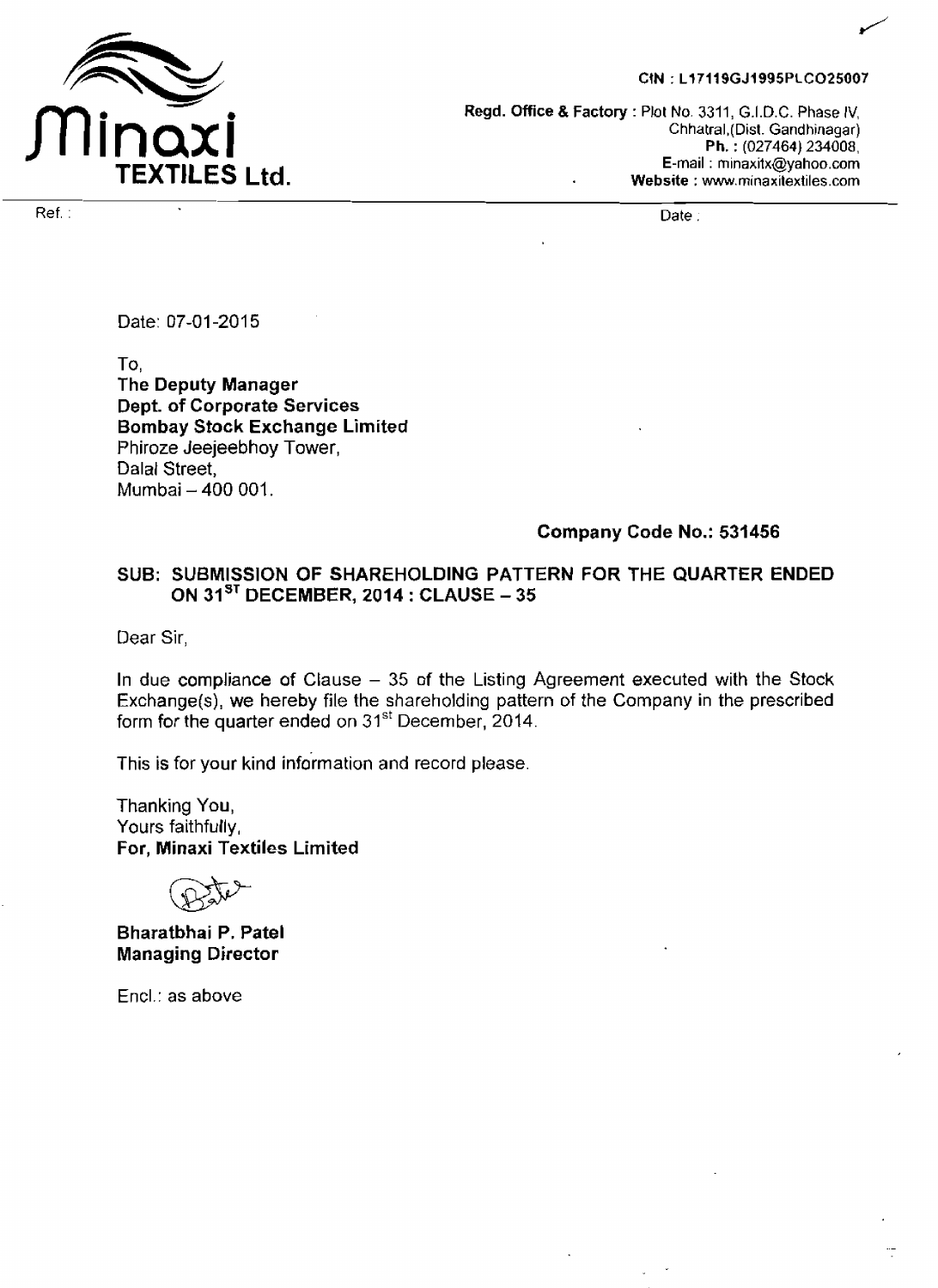|                                                                                                                |                                     | Introductory sub-table $(i)(a)$                                 |                                                                                                               |
|----------------------------------------------------------------------------------------------------------------|-------------------------------------|-----------------------------------------------------------------|---------------------------------------------------------------------------------------------------------------|
| Name of the Company: Minaxi Textiles Limited                                                                   |                                     |                                                                 |                                                                                                               |
| <b>Scrip Code: 531456</b>                                                                                      |                                     |                                                                 |                                                                                                               |
| Name of the scrip: Minaxi                                                                                      |                                     |                                                                 |                                                                                                               |
| <b>Class of security: Equity</b>                                                                               |                                     |                                                                 |                                                                                                               |
| Quarter ended: 31-12-2014                                                                                      |                                     |                                                                 |                                                                                                               |
| Partly paid-up shares:-                                                                                        | No. of partly<br>paid-up shares     | As a % of total no.<br>of partly paid-up<br>shares              | As a % of total no.<br>of shares of the company                                                               |
| Held by promoter/promoter group                                                                                | n.                                  | ٥                                                               | 0                                                                                                             |
| Held by public                                                                                                 | 0                                   | $\overline{0}$                                                  | 0.                                                                                                            |
| Total - D                                                                                                      | 0                                   | 0                                                               | $\mathbf{0}$                                                                                                  |
| Outstanding convertible<br>securities:-                                                                        | No. of<br>outstanding<br>securities | As a % of total no. of<br>outstanding convertible<br>securities | As a % of total no. of shares of<br>the company, assuming full<br>conversion of the convertible<br>securities |
| Held by promoter/promoter group                                                                                | $\Omega$                            | 0                                                               | 0                                                                                                             |
| Held by public                                                                                                 | n.                                  | 0                                                               | $\Omega$                                                                                                      |
| Total - E                                                                                                      | 0                                   | 0                                                               | 0                                                                                                             |
| <b>Warrants:-</b>                                                                                              | No. of warrants                     | As a % of total no.<br>of warrants                              | As a % of total no. of shares of<br>the company, assuming full<br>conversion of warrants                      |
| Held by promoter/promoter group                                                                                | ٥                                   | Û                                                               | 0                                                                                                             |
| Held by public                                                                                                 | 0                                   | 0                                                               | Ū.                                                                                                            |
| Total - F                                                                                                      | O                                   | 0                                                               | 0                                                                                                             |
| Total paid-up capital of the<br>company, assuming full<br>conversion of warrants<br>and convertible securities | 49416000                            | 100.00                                                          | 100.00                                                                                                        |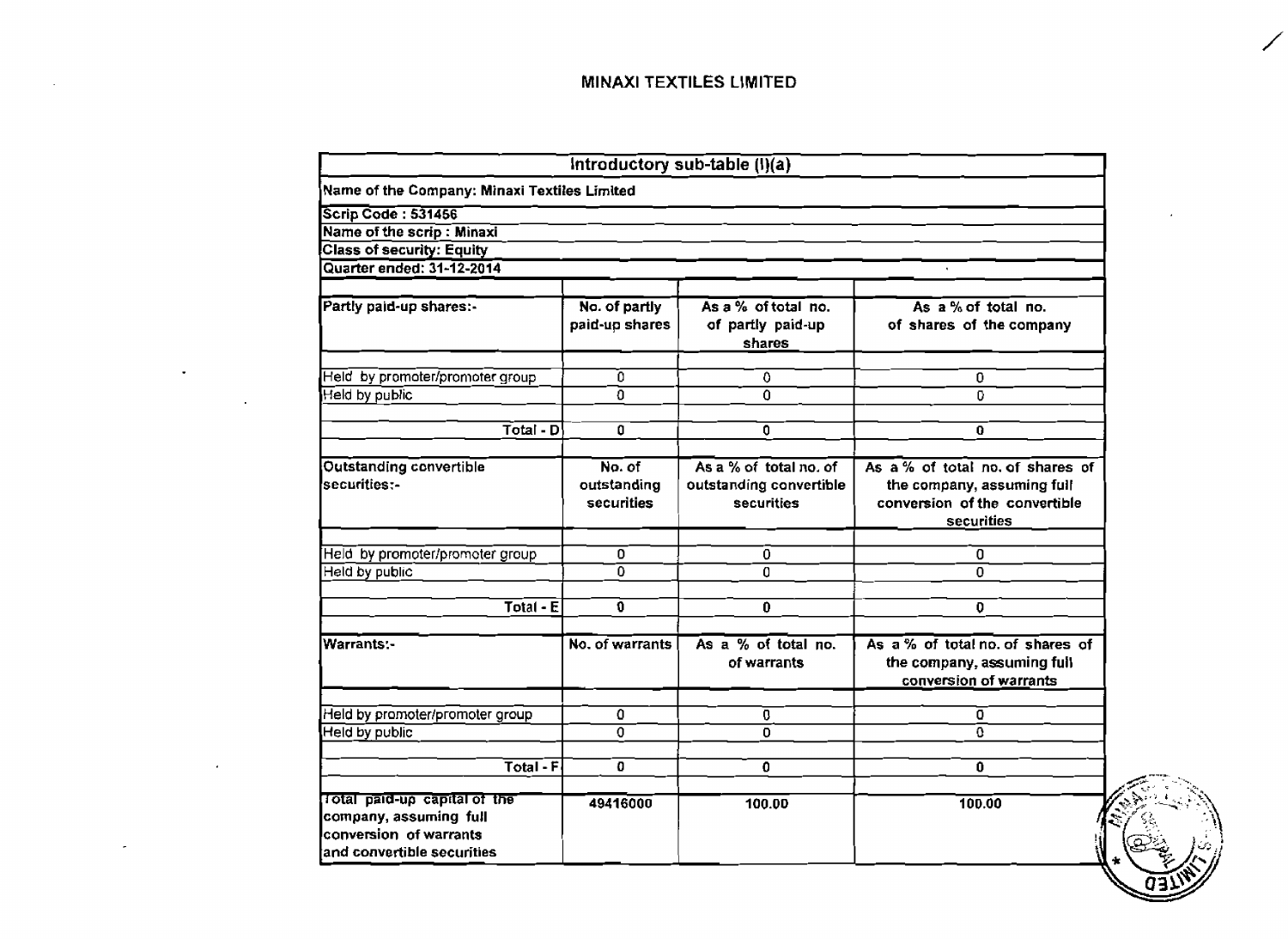|                           |                                                                                    |                                  |                        | <b>Statement Showing Shareholding Pattern</b>                   |                                                                    |                                    |                                           |                                  |
|---------------------------|------------------------------------------------------------------------------------|----------------------------------|------------------------|-----------------------------------------------------------------|--------------------------------------------------------------------|------------------------------------|-------------------------------------------|----------------------------------|
|                           |                                                                                    |                                  |                        | $\overline{\text{Table (I)}(a)}$                                |                                                                    |                                    |                                           |                                  |
| Category<br>code          | Category of<br>Shareholder                                                         | Number of<br><b>Shareholders</b> | <b>Total</b><br>number | Number of<br>shares held in<br>of shares dematerialized<br>form | Total shareholding as a<br>percentage of total<br>number of shares |                                    | Shares Pledged or otherwise<br>encumbered |                                  |
|                           |                                                                                    |                                  |                        |                                                                 | As a<br>percentage<br>$of(A+B)^{1}$                                | As a<br>percentage<br>of $(A+B+C)$ | Number of<br>shares                       | As a percentage                  |
| (1)                       | (11)                                                                               | $\overline{\text{d}}$            | $\overline{(\rm IV)}$  | (V)                                                             | (VI)                                                               | $\overline{\text{C}}$ VII)         | $\overline{\rm (VM)}$                     | $\sqrt{(IX)^2} (VIII)/(IV)^*100$ |
| (A)                       | Shareholding of Promoter<br>and Promoter Group <sup>2</sup>                        |                                  |                        |                                                                 |                                                                    |                                    |                                           |                                  |
| $\bullet$<br>$\mathbf{1}$ | Indian                                                                             |                                  |                        |                                                                 |                                                                    |                                    |                                           |                                  |
| $\left( a\right)$         | Individuals/ Hindu Undivided Family                                                | 12                               | 18717713               | 18698713                                                        | 37.88                                                              | 37.88                              | $\mathbf{0}$                              | 0.00                             |
| (b)                       | Central Government/ State<br>Government(s)                                         | $\Omega$                         | n                      | $\Omega$                                                        | 0.00                                                               | 0.00                               | 0                                         | 0.00                             |
| (c)                       | Bodies Corporate                                                                   | 0                                | $\mathbf{0}$           | $\overline{0}$                                                  | 0.00                                                               | 0.00                               | $\overline{0}$                            | 0.00                             |
| (d)                       | <b>Financial Institutions/Banks</b>                                                | ŋl                               | 0                      | $\overline{0}$                                                  | 0.00                                                               | 0.00                               | $\bf{0}$                                  | 0.00                             |
| (e)                       | Any Others(Specify)                                                                | 0                                | ۵l                     | Ωİ                                                              | 0.00                                                               | 0.00                               | $\mathbf{0}$                              | 0.00                             |
|                           | Sub Total(A)(1)                                                                    | 12                               | 18717713               | 18698713                                                        | 37.88                                                              | 37.88                              | $\mathbf{0}$                              | 0.00                             |
| $\mathbf{2}$              | Foreign                                                                            |                                  |                        |                                                                 |                                                                    |                                    |                                           |                                  |
| a                         | Individuals (Non-Residents Individuals/<br>Foreign Individuals)                    | 0                                | 0                      | ΩI                                                              | 0.00                                                               | 0.00                               | $\theta$                                  | 0.00                             |
| $\mathbf b$               | <b>Bodies Corporate</b>                                                            | 0l                               | 0                      | 0                                                               | 0.00                                                               | 0.00                               | $\bf{0}$                                  | 0.00                             |
| c.                        | Institutions                                                                       | $\bf{0}$                         | 0İ                     | $\overline{0}$                                                  | 0.00                                                               | 0.00                               | $\bf{0}$                                  | 0.00                             |
| $\mathbf d$               | Qualified Foreign Investor                                                         | $\mathbf{0}$                     | $\theta$               | 0 <sup>1</sup>                                                  | 0.00                                                               | 0.00                               | $\boldsymbol{0}$                          | 0.00                             |
| e.                        | Any Others(Specify)                                                                | 0                                | $\bf{0}$               | 0                                                               | 0.00                                                               | 0.00                               | $\mathbf{0}$                              | 0.00                             |
|                           | Sub Total $(A)(2)$                                                                 | $\mathbf{0}$                     | $\bf{0}$               | -01                                                             | 0.00                                                               | 0.00                               | $\mathbf{0}$                              | 0.00                             |
| $\epsilon$                | <b>Total Shareholding of Promoter</b><br>and Promoter Group<br>$(A)=(A)(1)+(A)(2)$ | 12                               | 18717713               | 18698713                                                        | 37.88                                                              | 37.88                              | $\bf{0}$                                  | 0.00                             |



 $\sim$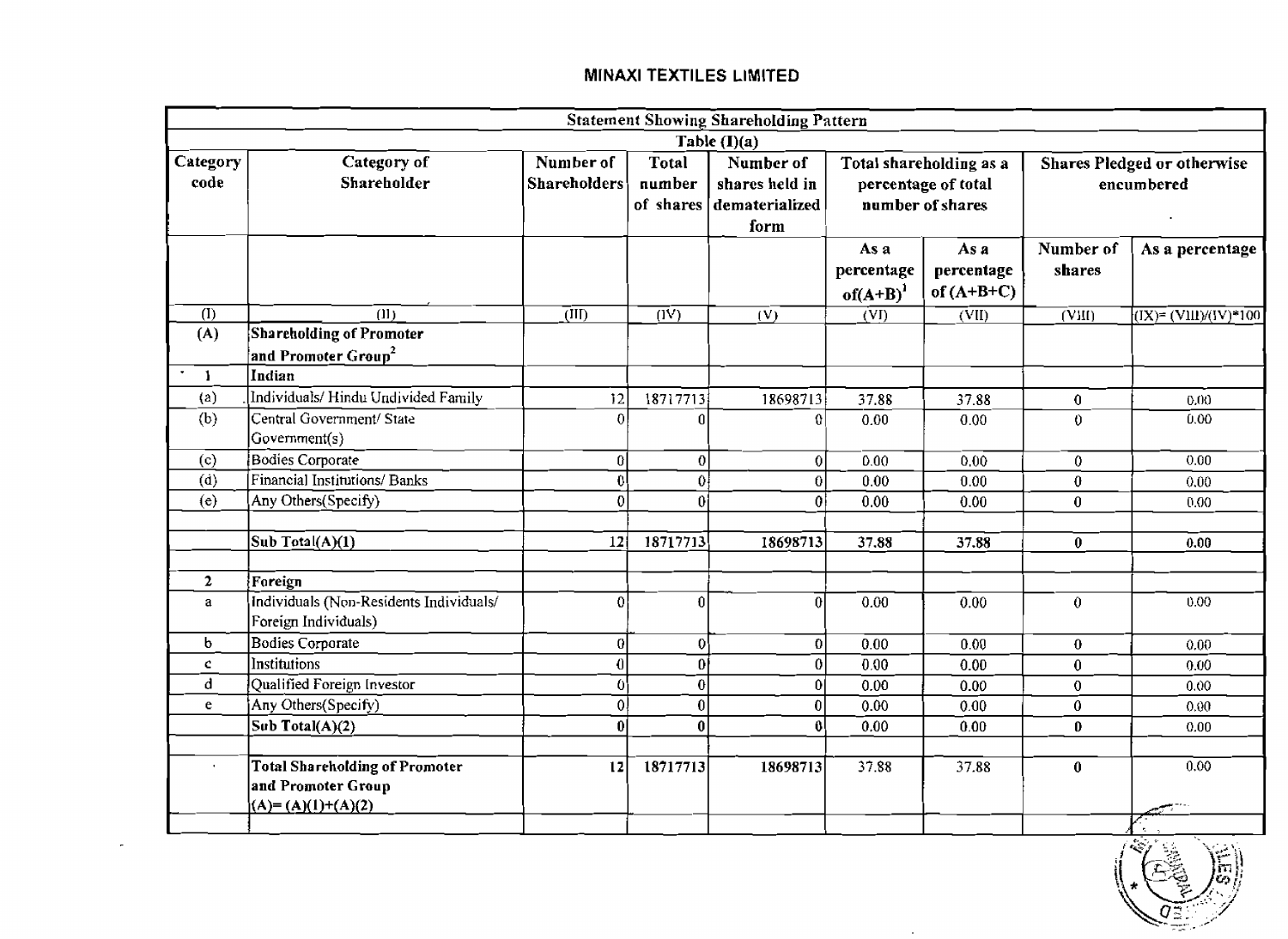the control of the state of the control

|                  |                                                                                       |                                  |                        | <b>Statement Showing Shareholding Pattern</b><br>Table $(I)(a)$ |                                                                    |                                    |                                                  |                                                            |  |
|------------------|---------------------------------------------------------------------------------------|----------------------------------|------------------------|-----------------------------------------------------------------|--------------------------------------------------------------------|------------------------------------|--------------------------------------------------|------------------------------------------------------------|--|
| Category<br>code | Category of<br>Shareholder                                                            | Number of<br><b>Shareholders</b> | <b>Total</b><br>number | Number of<br>shares held in<br>of shares dematerialized<br>form | Total shareholding as a<br>percentage of total<br>number of shares |                                    | <b>Shares Pledged or otherwise</b><br>encumbered |                                                            |  |
|                  |                                                                                       |                                  |                        |                                                                 | As a<br>percentage<br>$of(A+B)^1$                                  | As a<br>percentage<br>of $(A+B+C)$ | Number of<br>shares                              | As a percentage                                            |  |
| (1)              | (II)                                                                                  | $\overline{\text{(III)}}$        | $\overline{(IV)}$      | (V)                                                             | (VI)                                                               | (VII)                              | $\overline{\text{(VIII)}}$                       | $\overline{(\text{IX})} = (\text{VIII})/(\text{IV})$ * 100 |  |
| (B)              | Public shareholding                                                                   |                                  |                        |                                                                 |                                                                    |                                    | N.A.                                             | N.A.                                                       |  |
| $\mathbf{1}$     | Institutions                                                                          |                                  |                        |                                                                 |                                                                    |                                    |                                                  |                                                            |  |
| (a)              | Mutual Funds/UTI                                                                      | οI                               | $\boldsymbol{0}$       | 0                                                               | 0.00                                                               | 0.00                               |                                                  |                                                            |  |
| (b)              | Financial Institutions 'Banks                                                         | 0                                | $\boldsymbol{0}$       | $\overline{0}$                                                  | 0.00                                                               | 0.00                               |                                                  |                                                            |  |
| (c)              | Central Government/ State Government(s)                                               | O.                               | $\vert 0 \vert$        | $\Omega$                                                        | 0.00                                                               | 0.00                               |                                                  |                                                            |  |
| (d)              | Venture Capital Funds                                                                 | $\overline{0}$                   | $\overline{0}$         | 0                                                               | 0.00                                                               | 0.00                               |                                                  |                                                            |  |
| (e)              | Insurance Companies                                                                   | 0                                | $\mathbf 0$            | $\overline{0}$                                                  | 0.00                                                               | 0.00                               |                                                  |                                                            |  |
| (f)              | Foreign Institutional Investors                                                       | n                                | $\overline{0}$         | $\overline{0}$                                                  | 0.00                                                               | $\overline{0.00}$                  |                                                  |                                                            |  |
| (g)              | Foreign Venture Capital Investors                                                     |                                  | $\mathbf 0$            | $\overline{0}$                                                  | 0.00                                                               | 0.00                               |                                                  |                                                            |  |
| (h)              | Qualified Foreign Investor                                                            |                                  | $\boldsymbol{0}$       | $\overline{0}$                                                  | 0.00                                                               | 0.00                               |                                                  |                                                            |  |
| (i)              | Any Other (specify)                                                                   |                                  | $\boldsymbol{0}$       | 0                                                               | 0.00                                                               | 0.00                               |                                                  |                                                            |  |
|                  | Sub-Total $(B)(1)$                                                                    |                                  | $\boldsymbol{0}$       | 0                                                               | 0.00                                                               | 0.00                               |                                                  |                                                            |  |
| B <sub>2</sub>   | Non-institutions                                                                      |                                  |                        |                                                                 |                                                                    |                                    |                                                  |                                                            |  |
| (a)              | Bodies Corporate                                                                      | 100                              | 2419668                | 2364668                                                         | 4.90                                                               | 4,90                               | N.A.                                             | N.A.                                                       |  |
| (b)              | Individuals                                                                           |                                  |                        |                                                                 |                                                                    |                                    |                                                  |                                                            |  |
| $\mathbf{I}$     | i. Individual shareholders holding nominal<br>share capital upto Rs.1 lakh            | 4366                             | 18400303               | 16870703                                                        | 37.24                                                              | 37.24                              |                                                  |                                                            |  |
| $\mathbf{H}$     | ii. Individual shareholders holding nominal<br>share capital in excess of Rs. 1 lakh. | $\overline{38}$                  | 9775272                | 9438272                                                         | 19.78                                                              | 19.78                              |                                                  |                                                            |  |
| (c)              | Qualified Foreign Investor                                                            | $\overline{0}$                   | $\overline{0}$         | $\Omega$                                                        | 0.00                                                               | 0.00                               |                                                  |                                                            |  |
| (d)              | Any Other (specify)                                                                   |                                  |                        |                                                                 |                                                                    |                                    |                                                  |                                                            |  |
| $(d-i)$          | Clearing Member                                                                       |                                  | 5000                   | 5000                                                            | 0.01                                                               | 0.01                               |                                                  |                                                            |  |
| $(d-i)$          | Non-Resident Indian                                                                   | 14                               | 98044                  | 73044                                                           | 0.20                                                               | 0.20                               |                                                  |                                                            |  |
|                  | Sub-Total $(B)(2)$                                                                    | 4519                             | 30698287               | 28751687                                                        | 62,12                                                              | 62.12                              |                                                  | نصل<br>أن                                                  |  |

 $\sqrt{282}$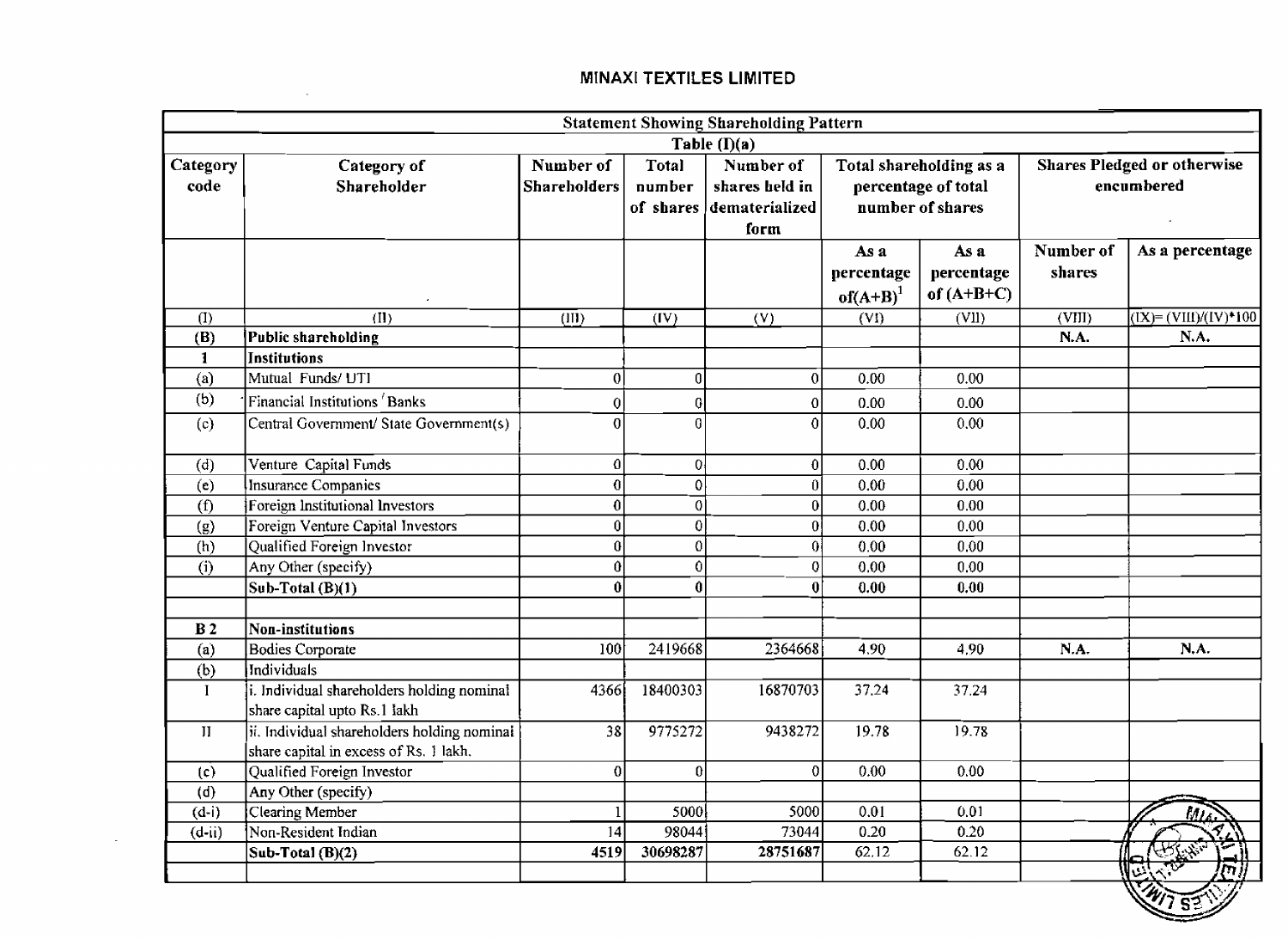|                  |                                                                                        |                                  |                  | <b>Statement Showing Shareholding Pattern</b>                                                                                                                                             |                                     |                                    |                     |                        |
|------------------|----------------------------------------------------------------------------------------|----------------------------------|------------------|-------------------------------------------------------------------------------------------------------------------------------------------------------------------------------------------|-------------------------------------|------------------------------------|---------------------|------------------------|
|                  |                                                                                        |                                  |                  | Table $(I)(a)$                                                                                                                                                                            |                                     |                                    |                     |                        |
| Category<br>code | Category of<br>Shareholder                                                             | Number of<br><b>Shareholders</b> | Total<br>number  | Number of<br><b>Shares Pledged or otherwise</b><br>Total shareholding as a<br>shares held in<br>percentage of total<br>encumbered<br>number of shares<br>of shares dematerialized<br>form |                                     |                                    |                     |                        |
|                  |                                                                                        |                                  |                  |                                                                                                                                                                                           | As a<br>percentage<br>$of(A+B)^{1}$ | As a<br>percentage<br>of $(A+B+C)$ | Number of<br>shares | As a percentage        |
| (1)              | (II)                                                                                   | (III)                            | (IV)             | (V)                                                                                                                                                                                       | (VI)                                | (VII)                              | (VIII)              | $(IX)=(VIII)/(IV)*100$ |
| (B)              | <b>Total Public Shareholding</b><br>$(B)=(B)(1)+(B)(2)$                                | 4519                             | 30698287         | 28751687                                                                                                                                                                                  | 62.12                               | 62.12                              |                     |                        |
|                  | $\overline{normal}(A)+(B)$                                                             | 4531                             | 49416000         | 47450400                                                                                                                                                                                  | 100.00                              | 100.00                             |                     |                        |
| (C)              | Shares held by Custodians and against<br>which Depository Receipts have been<br>issued |                                  |                  |                                                                                                                                                                                           |                                     |                                    |                     |                        |
|                  | Promoter and Promoter Group                                                            |                                  | $\boldsymbol{0}$ | 0                                                                                                                                                                                         | $\bf{0}$                            | 0.00                               | 0                   | 0.00                   |
| $\overline{2}$   | Public                                                                                 |                                  | 0                | ΩI                                                                                                                                                                                        | 0                                   | 0.00                               | $\bf{0}$            | 0                      |
|                  | $\mathsf{Sub}\text{-}\mathsf{Total}\left(\mathsf{C}\right)$                            |                                  | A                | $\bf{0}$                                                                                                                                                                                  | 0                                   | 0.00                               | 0                   | 0                      |
|                  | GRAND TOTAL (A)+(B)+(C)                                                                | 4531                             | 49416000         | 47450400                                                                                                                                                                                  | 100.00                              | 100.00                             | 0                   | 0.00                   |

 $\sim$ 

 $\sim$ 

 $\overline{a}$ 

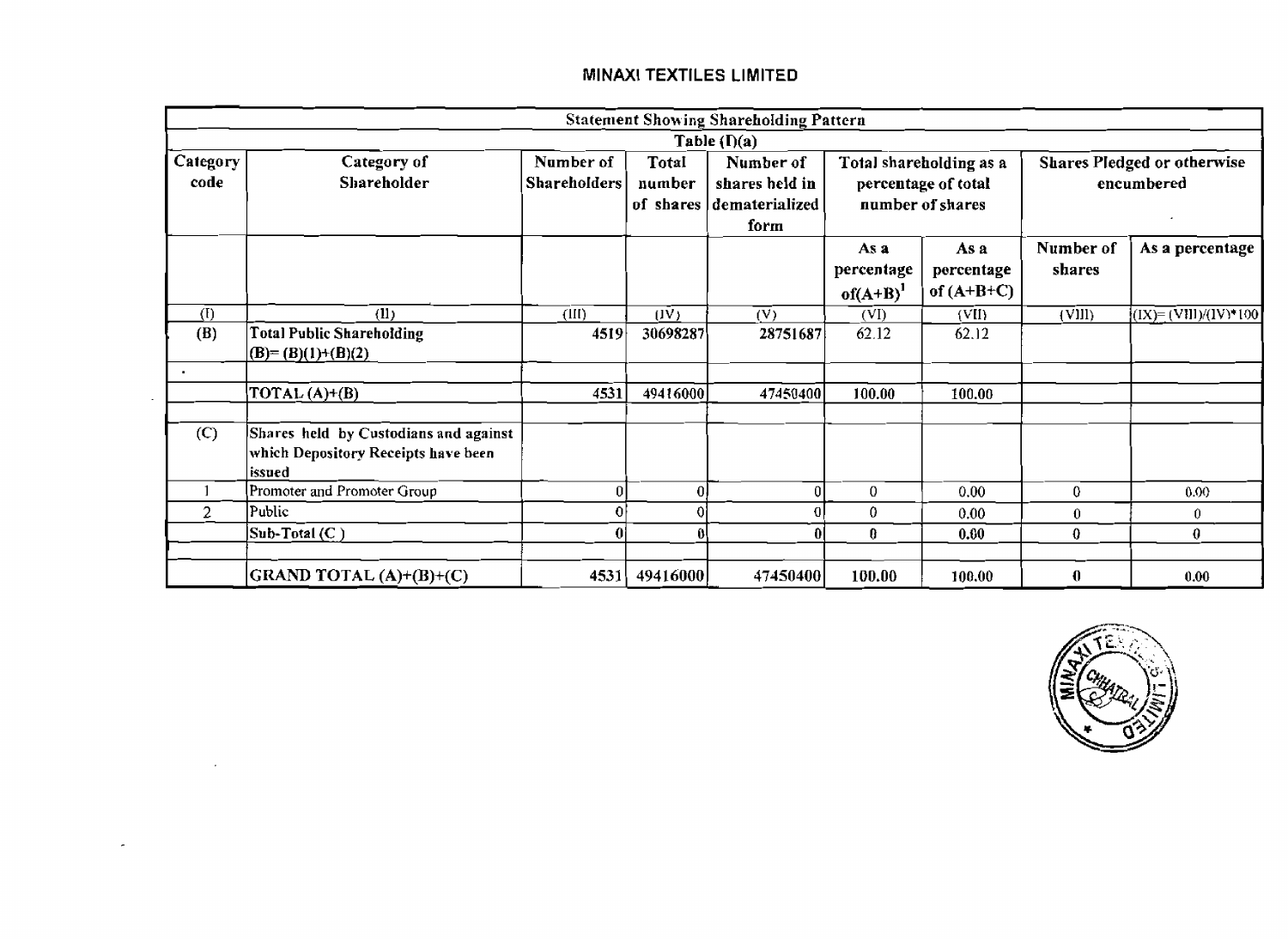| (I)(b) Statement showing holding of securities (including shares, warrants, convertible securities) of persons belonging to |  |
|-----------------------------------------------------------------------------------------------------------------------------|--|
| the category "Promoter and Promoter Group"                                                                                  |  |

 $\sim 10^{-1}$ 

 $\mathbf{r}$ 

 $\sim$ 

| Sr.<br>No.        | Name of the shareholder    | Details of Shares held   |                                               | Encumbered shares $(*)$ |                    |                                                                     | Details of warrants         |                                 | Details of<br>convertible<br>securities |                                 | Total shares<br>(including                          |
|-------------------|----------------------------|--------------------------|-----------------------------------------------|-------------------------|--------------------|---------------------------------------------------------------------|-----------------------------|---------------------------------|-----------------------------------------|---------------------------------|-----------------------------------------------------|
|                   |                            | Number of<br>shares held | As a % of<br>grand total<br>$(A) + (B) + (C)$ | No.                     | As a<br>percentage | As a % of<br>grand total<br>$(A)+(B)+(C)$ warrants<br>of sub-clause | <b>Number</b><br>of<br>held | As a %<br>total<br>number<br>of | <b>Number</b><br>оf<br>converti<br>ble  | As a %<br>total<br>number<br>of | underlying shares<br>assuming full<br>conversion of |
|                   |                            |                          |                                               |                         |                    | (I)(a)                                                              |                             | of the<br>same                  | warrants securities converti<br>held    | ble<br> securities              | warrants and<br>convertible                         |
|                   |                            |                          |                                               |                         |                    |                                                                     |                             | class                           |                                         | of the<br>same<br>class         | securities) as a $%$<br>of diluted share<br>capital |
| $\left( 0\right)$ | (II)                       | (III)                    | ШŊ                                            | M)                      | (VI)=(V)/(III)*100 | (VII)                                                               | (VIII)                      | (IX)                            | (x)                                     | (XI)                            | (XJ)                                                |
|                   | BHARATBHAI PRABHUDAS PATEL | 8977850                  | 18.17                                         | -0                      | 0.00               | 0.00                                                                | 0                           | 0.00                            | $\mathbf 0$                             | 0.00                            | 0.00                                                |
|                   | IDINESH PATEL              | 4438171                  | 8.98                                          | $\bf{0}$                | 0.00               | 0.00                                                                | $\mathbf{0}$                | 0.00                            | 0                                       | 0.00                            | 0.00                                                |
| 3                 | KIRITKUMAR PATEL           | 4136606                  | 8.37                                          | $\bf{0}$                | 0.00               | 0.00                                                                | 0.                          | 0.00                            | 0                                       | 0.00                            | 0.00                                                |
|                   | KANUBHAI SOMABHAI PATEL    | 3217021                  | 0.65                                          | 0                       | 0.00               | 0.00                                                                | 0                           | 0.00                            | $\mathbf 0$                             | 0.00 <sub>1</sub>               | 0.00                                                |
|                   | ¦NIRMAL BHARATBHAI PATEL   | 7458031                  | 1.51                                          | $\bf{0}$                | 0.00               | 0.00                                                                | $\mathbf{0}$                | 0.00                            | $\mathbf 0$                             | 0.00                            | 0.00                                                |
| 6.                | SUJALBHAI KANUBHAI PATEL   | 97581                    | 0.20                                          | $\bf{0}$                | 0.00               | 0.00                                                                | 0                           | 0.00                            | $\mathbf 0$                             | 0.00                            | 0.00                                                |
| <b>TOTAL</b>      |                            | 18717713                 | 37.88                                         | $\bf{0}$                | 0.00               | 0.00                                                                | 0.                          | 0.00                            | 0                                       | 0.00                            | 0.00                                                |

(\*) **The term "encumbrance" has the same meaning as assigned to it in regulation 28(3)** of **the SAST Regulations, 2011** 

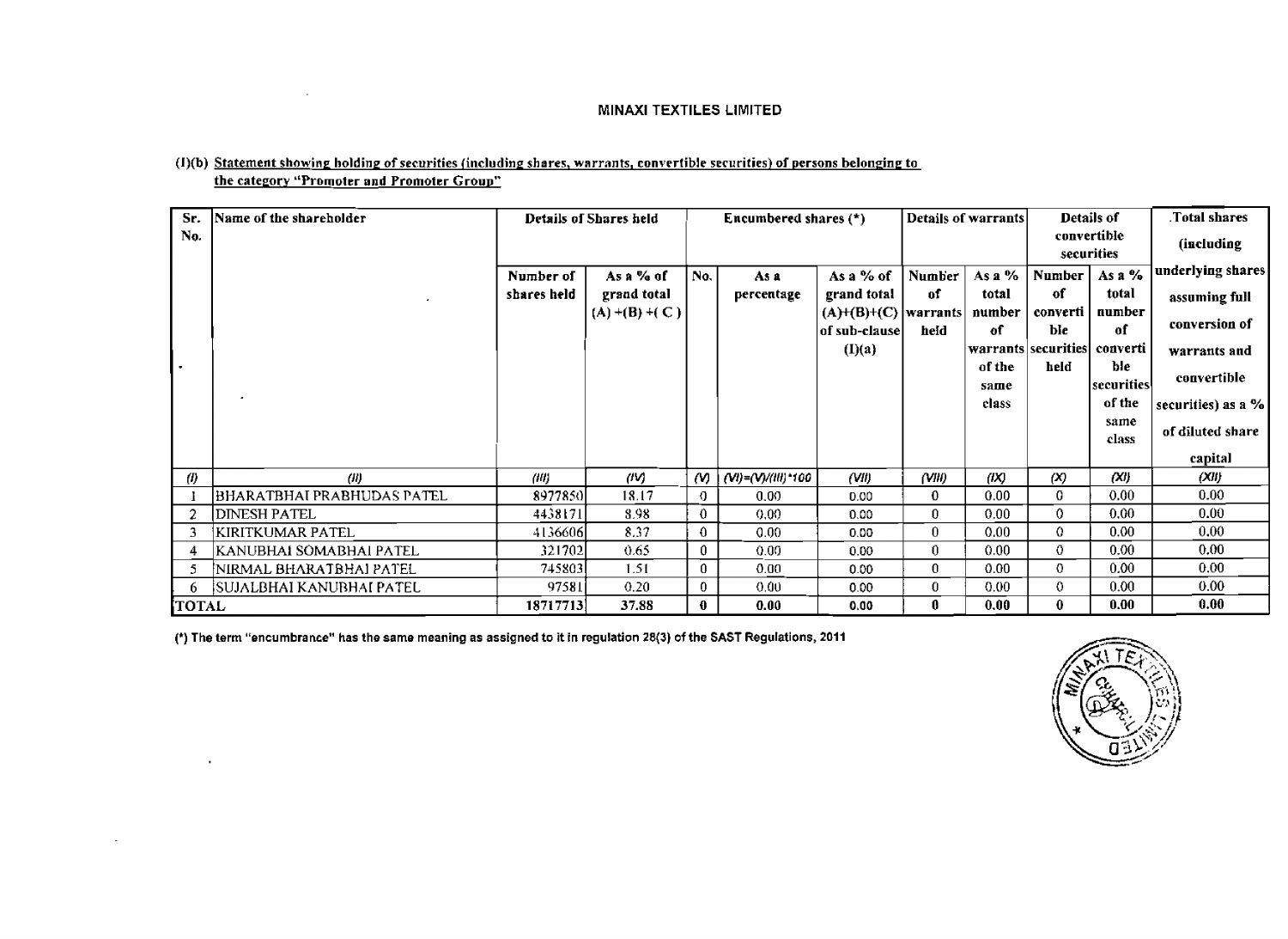# **(I)(c)(i) Statement showinp holding of securities (includinp shares, warrants, convertible securities) of persons belonging to the category "Public" and holding more than 1% of the total number of shares**

 $\lambda$ 

÷.

| Sr.<br>No.     | Name of the shareholder           | Number of<br>shares held | Shares as a<br>percentage of total<br>number of shares<br>{i.e., Grand Total<br>$(A)+(B)+(C)$<br>indicated in<br>Statement at para<br>$(I)(a)$ above} | Number<br>lof<br>held | Details of warrants<br>$ Asa\%$<br> total<br> warrants  number of   convertibl  number of<br>lwarrants<br>lof<br> the same<br>class | Number<br>lof<br>le.<br>securities<br>held | Details of convertible<br>securities<br>% w.r.t<br> total <br> convertible <br>securities<br>lof<br>the same<br> class | <b>Total shares</b><br>(including)<br>underlying<br>shares<br>assuming full<br>conversion of<br>warrants and<br>convertible<br>securities)<br>as a % of diluted<br>share<br>capital |
|----------------|-----------------------------------|--------------------------|-------------------------------------------------------------------------------------------------------------------------------------------------------|-----------------------|-------------------------------------------------------------------------------------------------------------------------------------|--------------------------------------------|------------------------------------------------------------------------------------------------------------------------|-------------------------------------------------------------------------------------------------------------------------------------------------------------------------------------|
|                | MUKESH PURSHOTTAMDAS PATEL        | 2622720                  | 5,31                                                                                                                                                  | 0                     | 0.00                                                                                                                                | 0                                          | 0.00                                                                                                                   | 0.00                                                                                                                                                                                |
| $\overline{c}$ | M P PATEL INFRASTRUCTURES PVT LTD | 1127830                  | 2.28                                                                                                                                                  | $\theta$              | 0.00                                                                                                                                | $\overline{0}$                             | 0.00                                                                                                                   | 0.00                                                                                                                                                                                |
| 3              | <b>SUMAN S ASRANI</b>             | 743250                   | 1.50                                                                                                                                                  | 0                     | 0.00                                                                                                                                | $\boldsymbol{0}$                           | 0.00                                                                                                                   | 0.00                                                                                                                                                                                |
| 4              | SHAH KENUL HEMANTKUMAR            | 563693                   | 1.14                                                                                                                                                  | 0                     | 0.00                                                                                                                                | $\theta$                                   | 0.00                                                                                                                   | 0.00                                                                                                                                                                                |
| 5              | SAROJDEVI SATYANARAYAN KABRA      | 523190                   | 1.06                                                                                                                                                  | $\theta$              | 0.00                                                                                                                                | $\bf{0}$                                   | 0.00                                                                                                                   | 0.00                                                                                                                                                                                |
| <b>TOTAL</b>   |                                   | 5580683                  | 11.29                                                                                                                                                 | $\bf{0}$              | 0.00                                                                                                                                | $\bf{0}$                                   | 0.00                                                                                                                   | 0.00                                                                                                                                                                                |

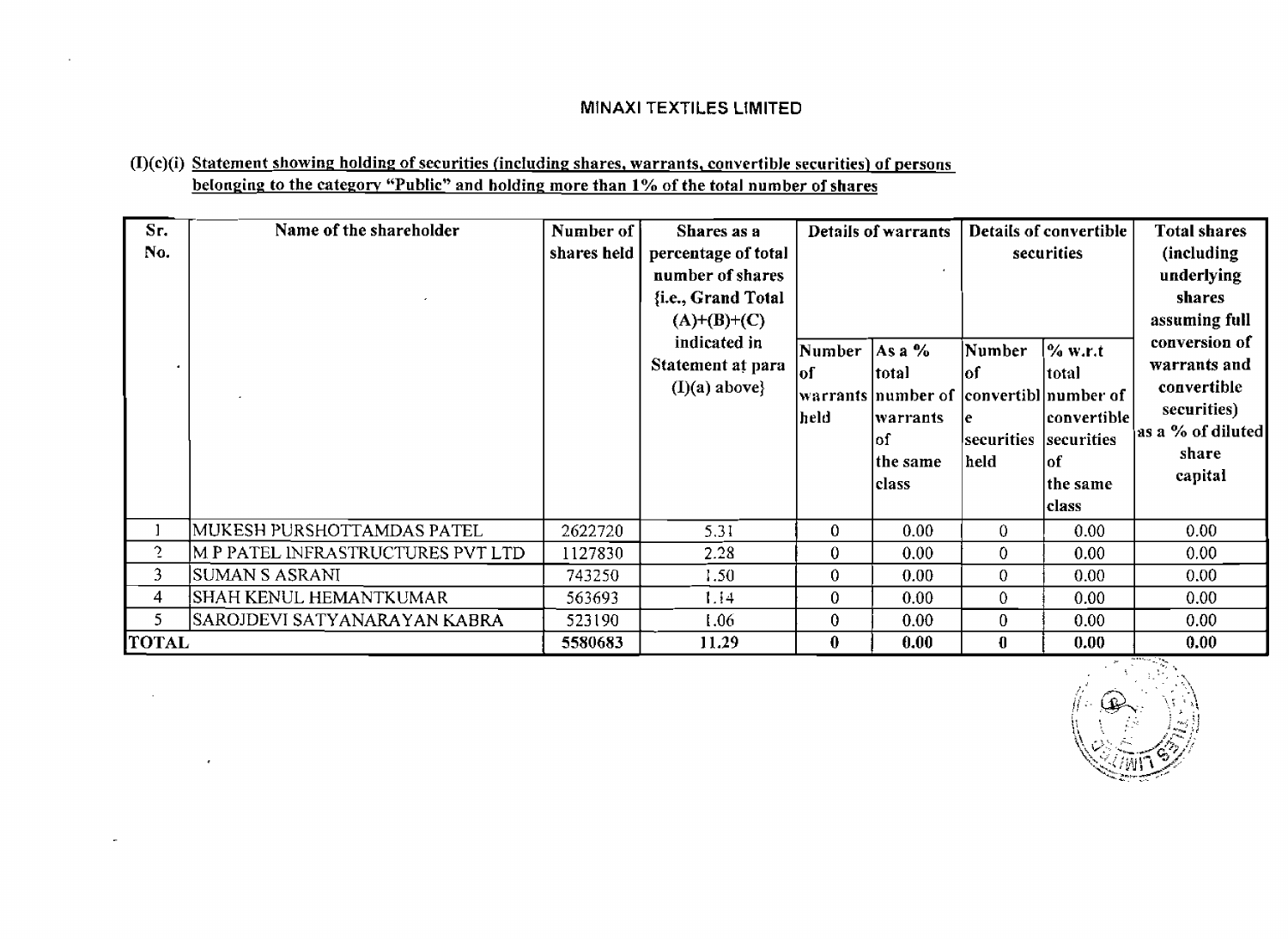### **(I)(c)(ii) Statement showing holdinp of securities (including shares, warrants, convertible securities) of persons (topether with PAC)** belonging to the category "Public" and holding more than 5% of the total number of shares of the company

 $\mathbf{r}$ 

 $\overline{a}$ 

| Sr.<br>No.   | Name(s) of the<br>shareholder(s) and<br>the Persons Acting in<br>Concert (PAC) with<br>them | Number<br>of shares | Shares as a<br>percentage of<br>total number of<br>shares<br>{i.e., Grand Total<br>$ (A)+(B)+(C)$ indicated | Details of warrants      |                                                                          | Details of convertible<br>securities |                                                                                      | <b>Total shares</b><br>(including<br>underlying<br>shares<br>assuming full<br>conversion of |
|--------------|---------------------------------------------------------------------------------------------|---------------------|-------------------------------------------------------------------------------------------------------------|--------------------------|--------------------------------------------------------------------------|--------------------------------------|--------------------------------------------------------------------------------------|---------------------------------------------------------------------------------------------|
|              |                                                                                             |                     | in<br>Statement at para<br>(I)(a)<br>$above\}$                                                              | Number<br>оf<br>warrants | As a % total Number of<br>number of<br>warrants of<br>the.<br>same class | convertible  <br>securities<br>held  | $%$ w.r.t<br>total<br>number of<br>convertible<br>securities<br>of the same<br>class | warrants and<br>convertible<br>securitics) as a<br>% of diluted<br>share capital            |
|              | MUKESH PURSHOTTAMDAS PATEL (Public)                                                         | 2622720             | 5.31                                                                                                        | $\bf{0}$                 | 0.00                                                                     | $\boldsymbol{0}$                     | 0.00.                                                                                | 0.00 <sub>1</sub>                                                                           |
| <b>TOTAL</b> |                                                                                             | 2622720             | 5.31                                                                                                        | $\bf{0}$                 | 0.00                                                                     | 0                                    | 0.00 <sub>1</sub>                                                                    | 0.00                                                                                        |

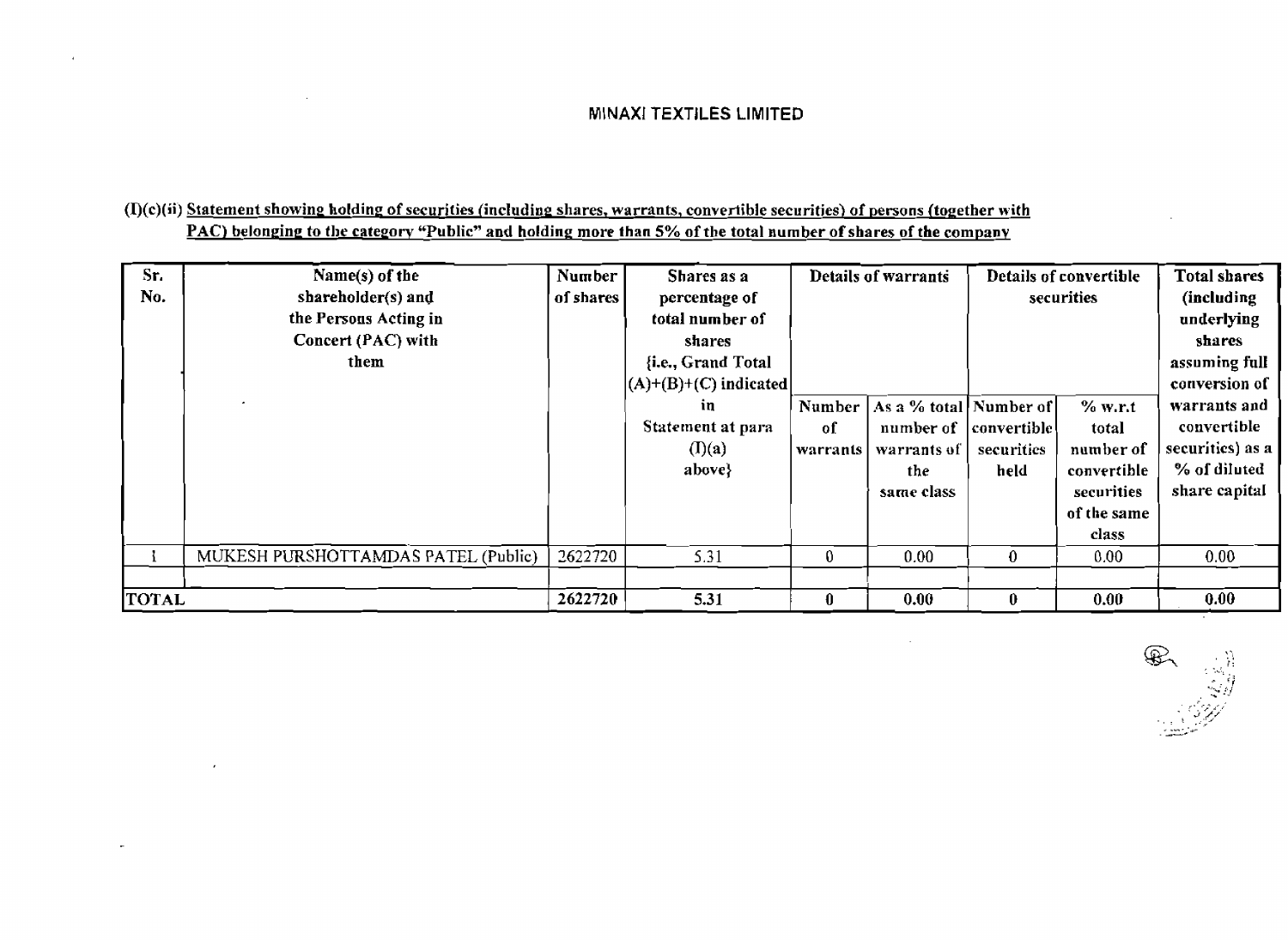# (I)(d) Statement showing details of locked-in shares

 $\sim$ 

 $\bar{z}$ 

k,

| Sr.<br>No.   |     | Name of the shareholder Number of locked-in shares Locked-in shares as a percentage of total<br>number of shares {i.e., Grand Total<br>$(A)+(B)+(C)$ indicated in Statement at<br>$\vert$ para (I)(a) above} |
|--------------|-----|--------------------------------------------------------------------------------------------------------------------------------------------------------------------------------------------------------------|
|              | Nil | 0.00                                                                                                                                                                                                         |
|              |     |                                                                                                                                                                                                              |
| <b>TOTAL</b> |     | 0.00                                                                                                                                                                                                         |

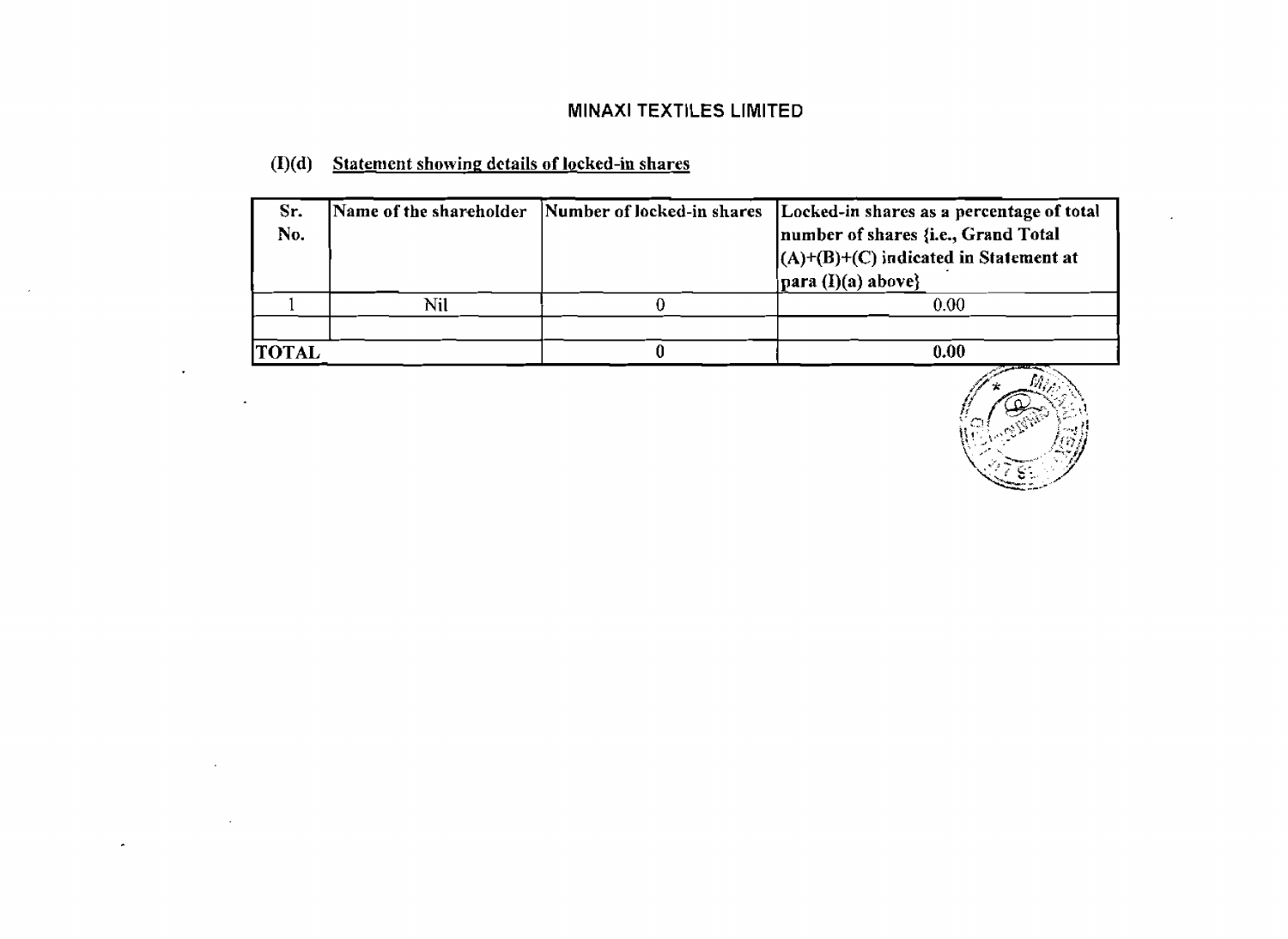# (II)(a) Statement showing details of Depository Receipts (DRs)

 $\ddot{\phantom{0}}$ 

**Contract Contract** 

 $\mathcal{L}^{\pm}$ 

| Sr.<br>No.    | Type of outstanding DR Number of outstanding Number of shares<br>(ADRs, GDRs, SDRs,<br>$ $ etc. $\rangle$ | DR <sub>S</sub> | DRs | Shares underlying outstanding DRs as a<br>underlying outstanding percentage of total number of shares<br>$\left \{\text{i.e., Grand Total (A)+(B)+(C) indicated}\right \right $<br>$\vert$ in Statement at para (I)(a) above} |
|---------------|-----------------------------------------------------------------------------------------------------------|-----------------|-----|-------------------------------------------------------------------------------------------------------------------------------------------------------------------------------------------------------------------------------|
|               | Nil                                                                                                       |                 |     | 0.00                                                                                                                                                                                                                          |
|               |                                                                                                           |                 |     |                                                                                                                                                                                                                               |
| <b> TOTAL</b> |                                                                                                           |                 |     | 0.00                                                                                                                                                                                                                          |

 $\begin{picture}(20,20) \put(0,0){\line(1,0){10}} \put(15,0){\line(1,0){10}} \put(15,0){\line(1,0){10}} \put(15,0){\line(1,0){10}} \put(15,0){\line(1,0){10}} \put(15,0){\line(1,0){10}} \put(15,0){\line(1,0){10}} \put(15,0){\line(1,0){10}} \put(15,0){\line(1,0){10}} \put(15,0){\line(1,0){10}} \put(15,0){\line(1,0){10}} \put(15,0){\line(1$